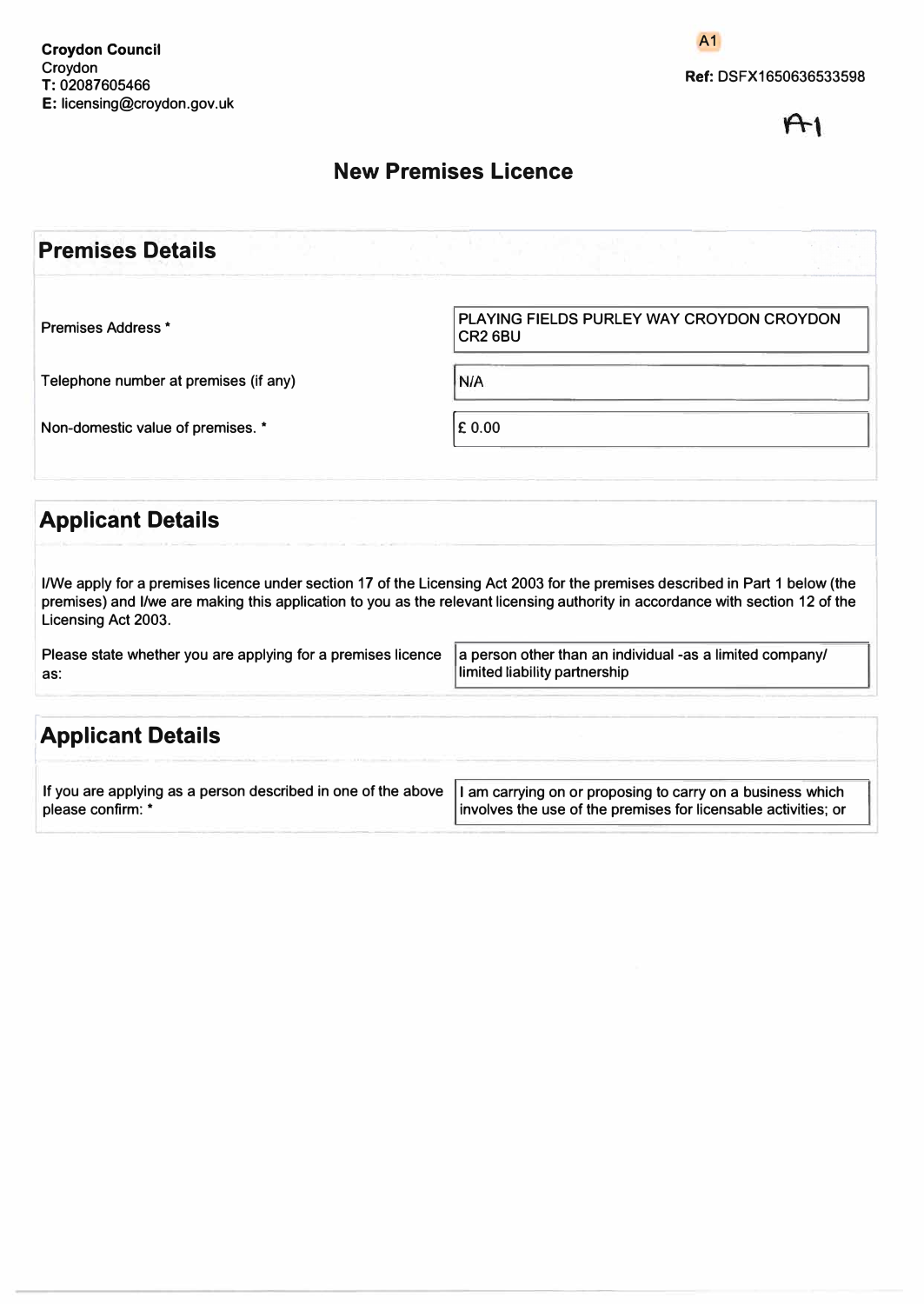| <b>Other Applicant (Non Individual)</b>                                                           |                                                                                                                |
|---------------------------------------------------------------------------------------------------|----------------------------------------------------------------------------------------------------------------|
| Name*                                                                                             | <b>Cellar Door Promotions Limited</b>                                                                          |
| <b>Registered Address *</b>                                                                       | 71 High Street                                                                                                 |
|                                                                                                   |                                                                                                                |
|                                                                                                   |                                                                                                                |
| Town/City *                                                                                       | Croydon                                                                                                        |
| County                                                                                            |                                                                                                                |
| Postcode *                                                                                        | <b>CR0 1QE</b>                                                                                                 |
| Registered Number (where applicable)                                                              | 0608161                                                                                                        |
| Description of applicant (for example partnership, company,<br>unincorporated association, etc) * | Cellar Door Promotions is a registered Limited company that<br>specialises in event production and management. |
| <b>Telephone Number</b>                                                                           |                                                                                                                |
|                                                                                                   |                                                                                                                |
|                                                                                                   |                                                                                                                |

# **Operating Schedule**

| When do you want the premises licence to start? * |  |
|---------------------------------------------------|--|
|---------------------------------------------------|--|

**If you wish the licence to be valid only for a limited period, when do you want it to end?** 

**Please give a general description of the premises. \*** 

**If** 5,000 **or more people are expected to attend the premises**  at any one time, please state the number expected to attend.

*101,01,2022* 

**Purley Way Playing Fields is a large open green expanse** 

\_\_\_\_\_\_ \_\_\_\_\_\_\_\_\_\_\_\_\_ \_.

6 0 0 0  $\overline{a}$  $\overline{a}$ 

\_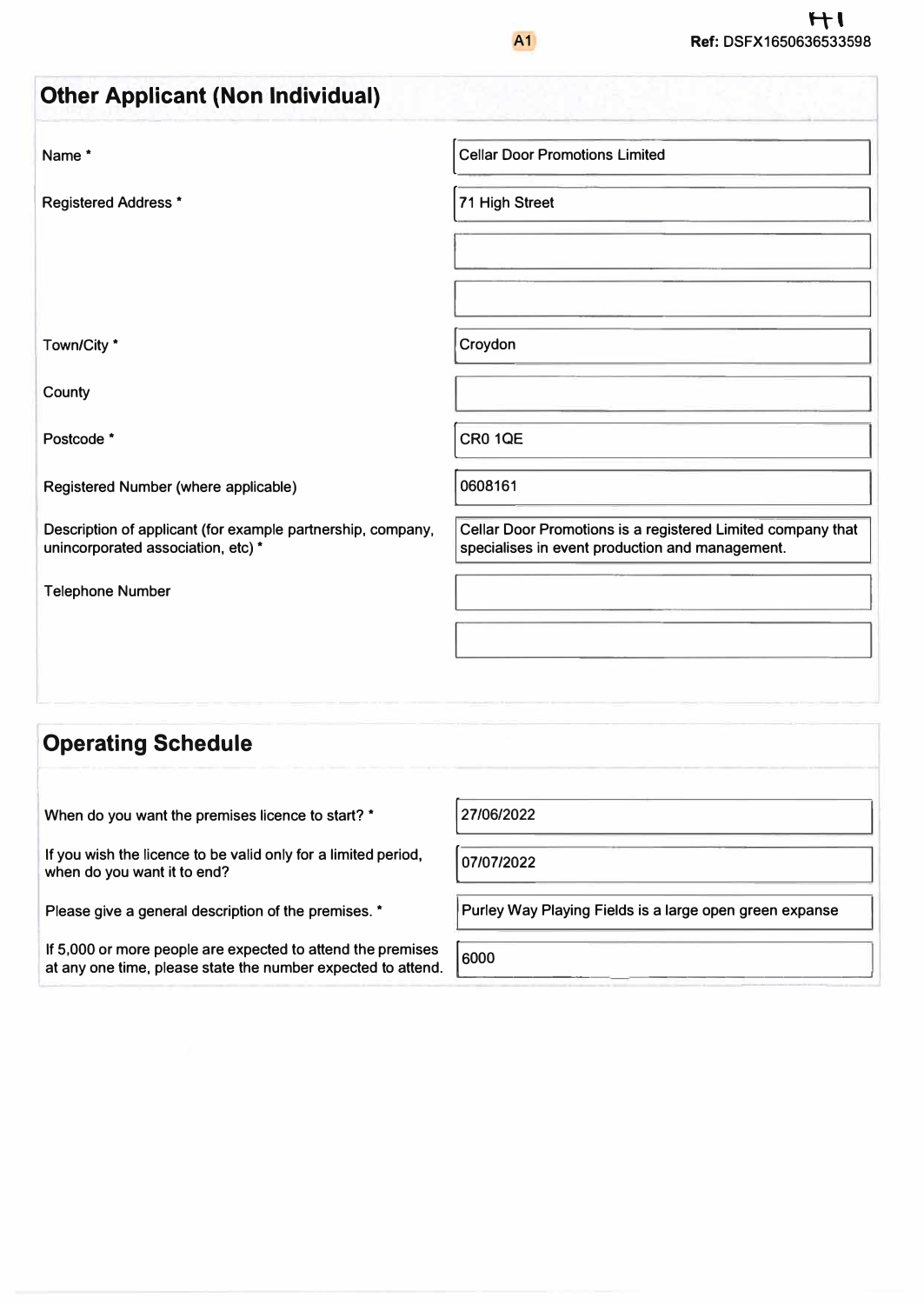| <b>Operating Schedule</b>                                                                                                                                                             |
|---------------------------------------------------------------------------------------------------------------------------------------------------------------------------------------|
| What licensable activities do you intend to carry on from the premises? * (Please see sections 1 and 14 of the Licensing Act<br>2003 and Schedules 1 and 2 to the Licensing Act 2003) |
| Provision of regulated entertainment (please read guidance note 2) *                                                                                                                  |
| <b>Plays</b>                                                                                                                                                                          |
| Films                                                                                                                                                                                 |
| <b>Indoor Sporting Events</b>                                                                                                                                                         |
| <b>Boxing or Wrestling</b>                                                                                                                                                            |
| <b>Live Music</b>                                                                                                                                                                     |
| <b>Recorded Music</b>                                                                                                                                                                 |
| <b>Performances of Dance</b>                                                                                                                                                          |
| Anything of a similar description falling under Music or Dance                                                                                                                        |
| Provision of late night refreshment                                                                                                                                                   |
| <b>Supply of Alcohol</b>                                                                                                                                                              |
|                                                                                                                                                                                       |

## **Live Music Standard Times**

**Standard days and timings, where you intend to use the premises for the performance of live music. (please read guidance note 7)" Please enter times in 24hr format (HH:MM)** 

| Day * | Saturday |  |
|-------|----------|--|
|       | 12:00    |  |
|       | 22:00    |  |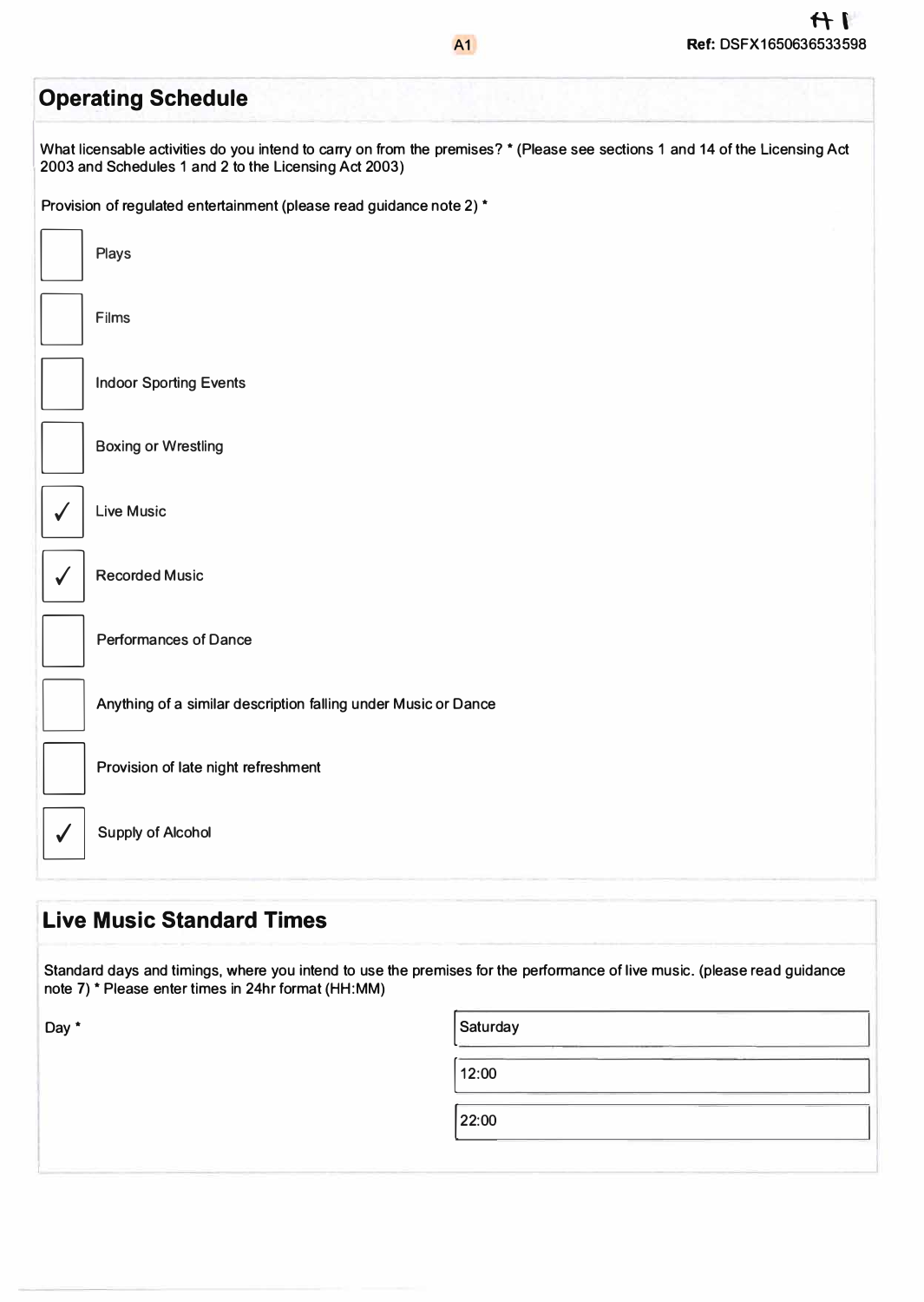| <b>Live Music Standard Times</b>                                                                                                                                                |                                                                       |
|---------------------------------------------------------------------------------------------------------------------------------------------------------------------------------|-----------------------------------------------------------------------|
| Standard days and timings, where you intend to use the premises for the performance of live music. (please read guidance<br>note 7) * Please enter times in 24hr format (HH:MM) |                                                                       |
| Day *                                                                                                                                                                           | Sunday                                                                |
|                                                                                                                                                                                 | 12:00                                                                 |
|                                                                                                                                                                                 | 22:00                                                                 |
|                                                                                                                                                                                 |                                                                       |
| <b>Live Music</b>                                                                                                                                                               |                                                                       |
| Will the Performance of Live Music take place indoors or<br>outdoors or both? (please read guidance note 3) *                                                                   | <b>Outdoors</b>                                                       |
| Please provide further details. (please read guidance note 4)                                                                                                                   | There will be 2-4 amplified performers on the main stage<br>each day. |

**Please state any non-standard timings, where you intend to use the premises for the performance of live music at different times from the Standard days and times listed? (please read guidance note 6)** 

| The music festival, called Matt's BBQ is a two-day festival<br>taking place over a weekend. Saturday 2nd July 2022 is<br>branded as Matt's BBQ, while Sunday 3rd July 2022 will be<br>branded as Sandz UK. |
|------------------------------------------------------------------------------------------------------------------------------------------------------------------------------------------------------------|
|                                                                                                                                                                                                            |

#### **Recorded Music Standard Times**

**Standard days and timings, where you intend to use the premises for the performance of recorded music. (please read guidance note 7) \* Please enter times in 24hr format (HH:MM)** 

| Day * | Saturday                                                        |
|-------|-----------------------------------------------------------------|
|       | 12:00                                                           |
|       | the control of the control of the control of<br>______<br>22:00 |
|       | <b>Contract Contract</b>                                        |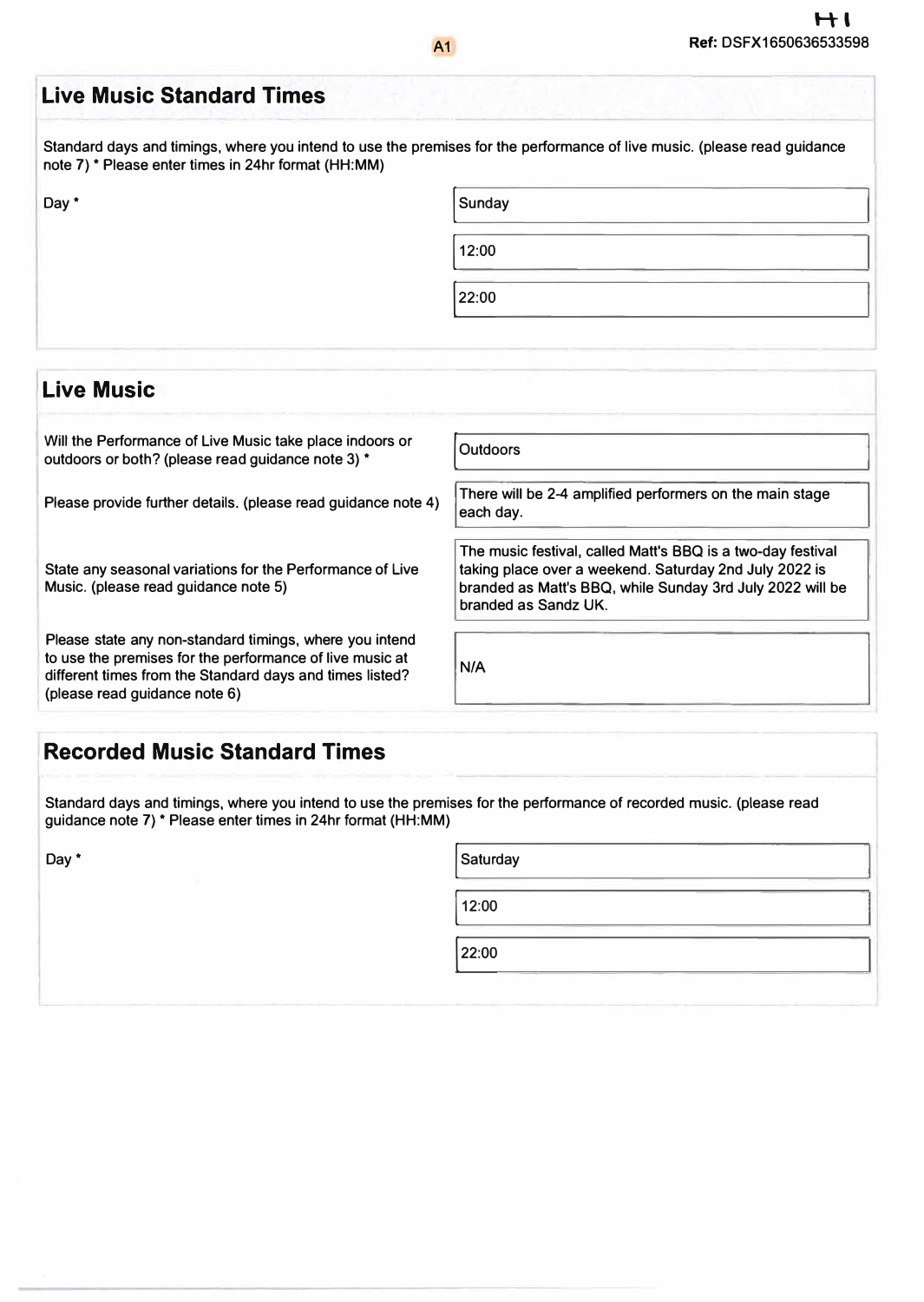| <b>Recorded Music Standard Times</b>                         |                                                                                                                     |
|--------------------------------------------------------------|---------------------------------------------------------------------------------------------------------------------|
| guidance note 7) * Please enter times in 24hr format (HH:MM) | Standard days and timings, where you intend to use the premises for the performance of recorded music. (please read |
| Day *                                                        | Sunday                                                                                                              |
|                                                              | 12:00                                                                                                               |
|                                                              | 22:00                                                                                                               |

#### **Will the playing of recorded music take place indoors or j Outdoors outdoors or both? (please read guidance note 3) \* Amplified DJs will perform across three stages: the main Please provide further details.(please read guidance note 4) stage, a stage under a big top tent, and a sound system beach area. State any seasonal variations for the playing of recorded Matt's BBQ & Sandz UK is a two-day weekend music festival music. (please read guidance note 5) on the 2nd and 3rd July 2022 Please state any non-standard timings, where you intend to use the premises for the performance of recorded music**  $N/A$ **at different times from the Standard days and times listed? (please read guidance note 6)**

# **Supply of Alcohol Standard Times**

**Standard days and timings, where you intend to use the premises for the supply of alcohol. (please read guidance note 7)\* Please enter times in 24hr format (HH:MM)** 

**Recorded Music** 

| Day * | Saturday |
|-------|----------|
|       | 12:00    |
|       | 21:30    |
|       | __       |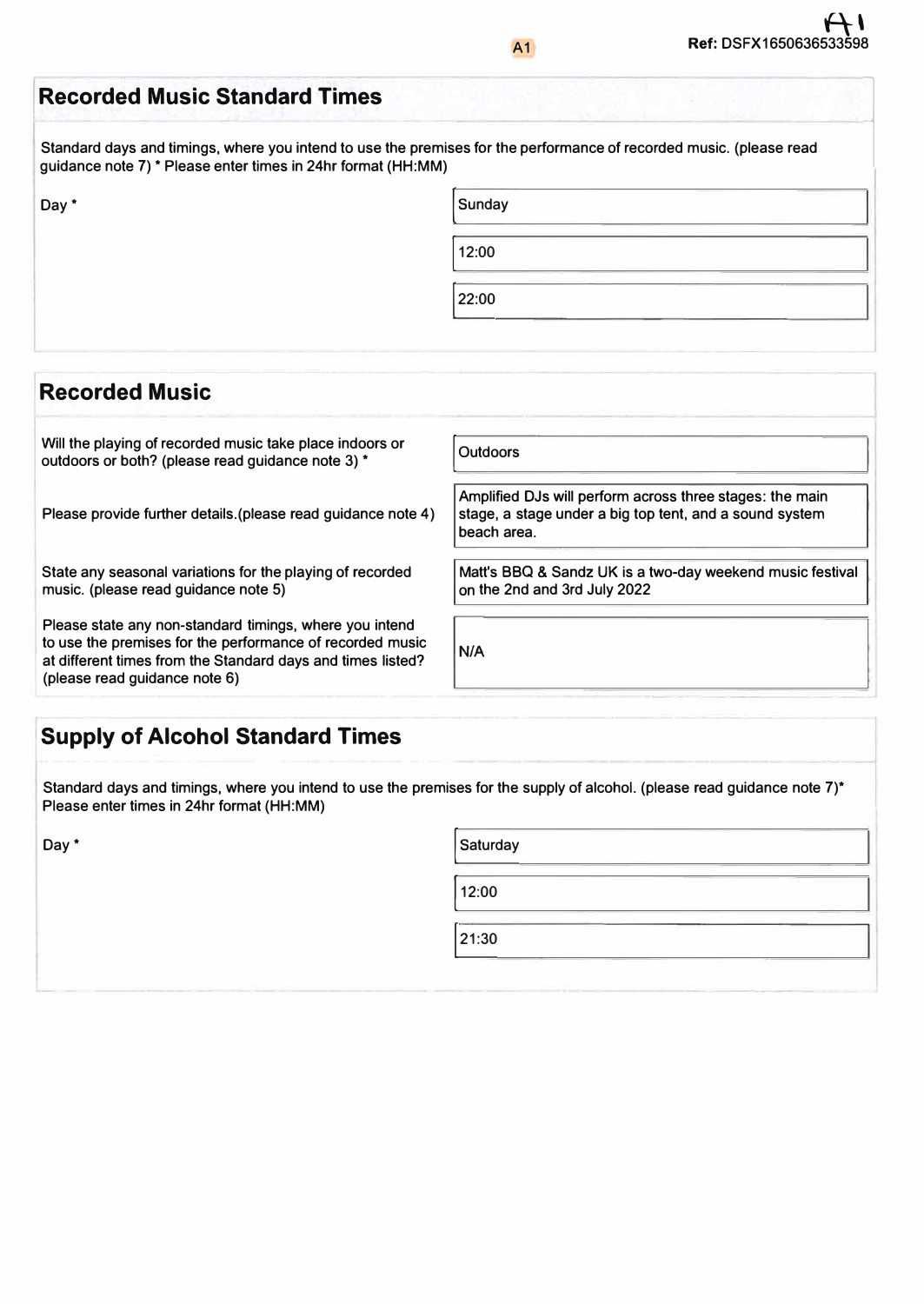### **Supply of Alcohol Standard Times**

**Standard days and timings, where you intend to use the premises for the supply of alcohol. (please read guidance note 7)\* Please enter times in 24hr format (HH:MM)** 

A1

**Day\*** 

| Sunday |  |
|--------|--|
| 12:00  |  |
| 21:30  |  |

#### **Supply of Alcohol**

Will the supply of alcohol be for consumptionon premises or **off premises or both? (please read guidance note 8) \*** 

**State any seasonal variations for the supply of alcohol. (please read guidance note 5)** 

**Please state any non-standard timings, where you intend to use the premises for the supply of alcoholat different times from the Standard days and times listed?(please read guidance note 6)**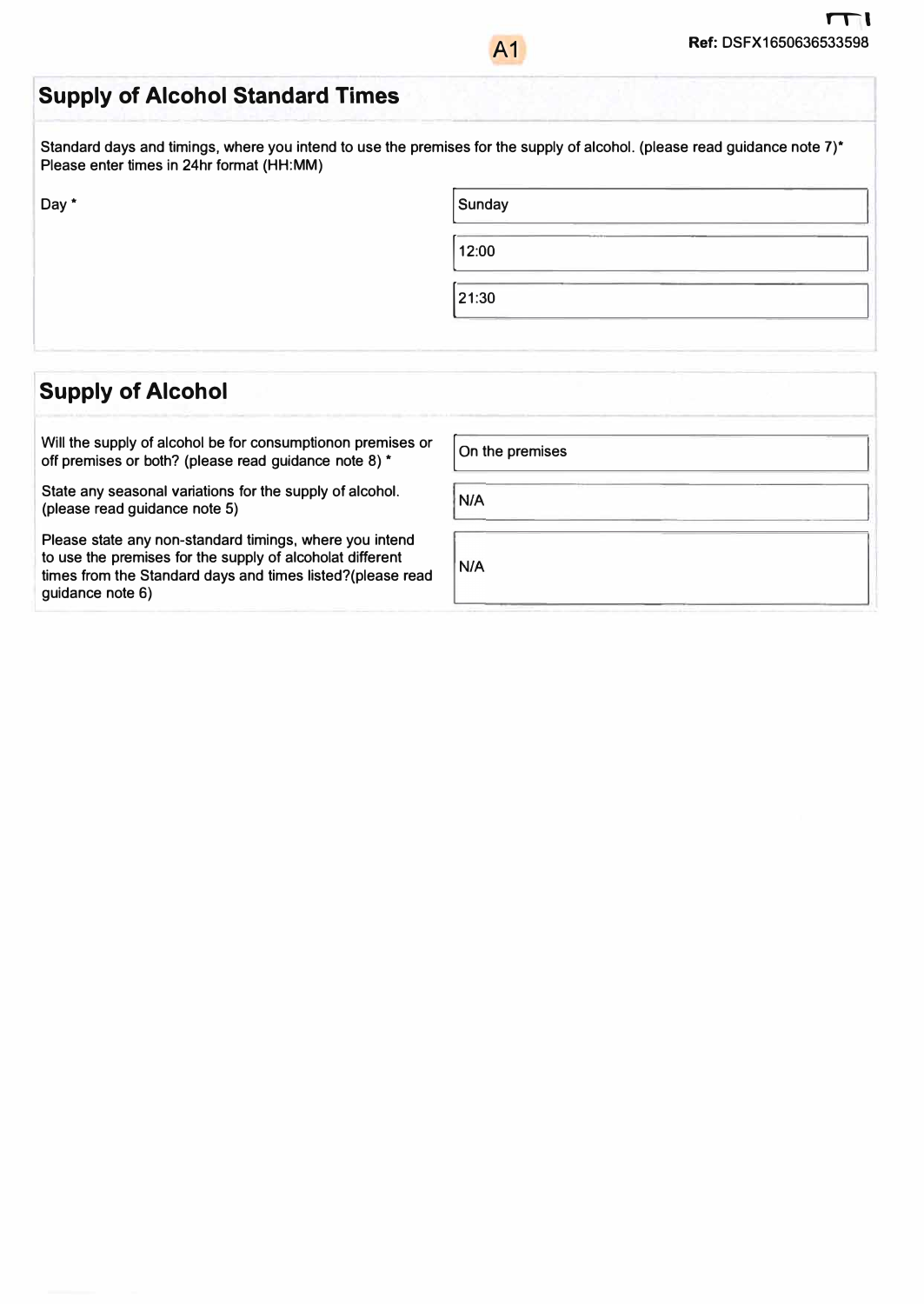# **Designated Premises Supervisor**

**State the name and details of the individual whom you wish to specify on the licence as designated premises supervisor (Please see declaration about the entitlement to work in the checklist at the end of the form)** 

| Title *                                | Mr                                      |  |
|----------------------------------------|-----------------------------------------|--|
| First name*                            | Farouk                                  |  |
| Surname*                               | Deen                                    |  |
| Street address *                       |                                         |  |
|                                        |                                         |  |
|                                        |                                         |  |
| Town/City *                            |                                         |  |
| County                                 |                                         |  |
| Postcode *                             |                                         |  |
| Personal Licence Number (if known)     | 18/00589/LIPERS<br>$\mathcal{L}(\cdot)$ |  |
| Issuing Licensing Authority (if known) | Croydon                                 |  |
| Adult Entertainment                    |                                         |  |

#### **Adult Entertainment**

**Please highlight any adult entertainment or services, activities, other entertainment or matters ancillary to the use of the premises that may give rise to concern in respect of children (please read guidance note 9).** 

 $N/A$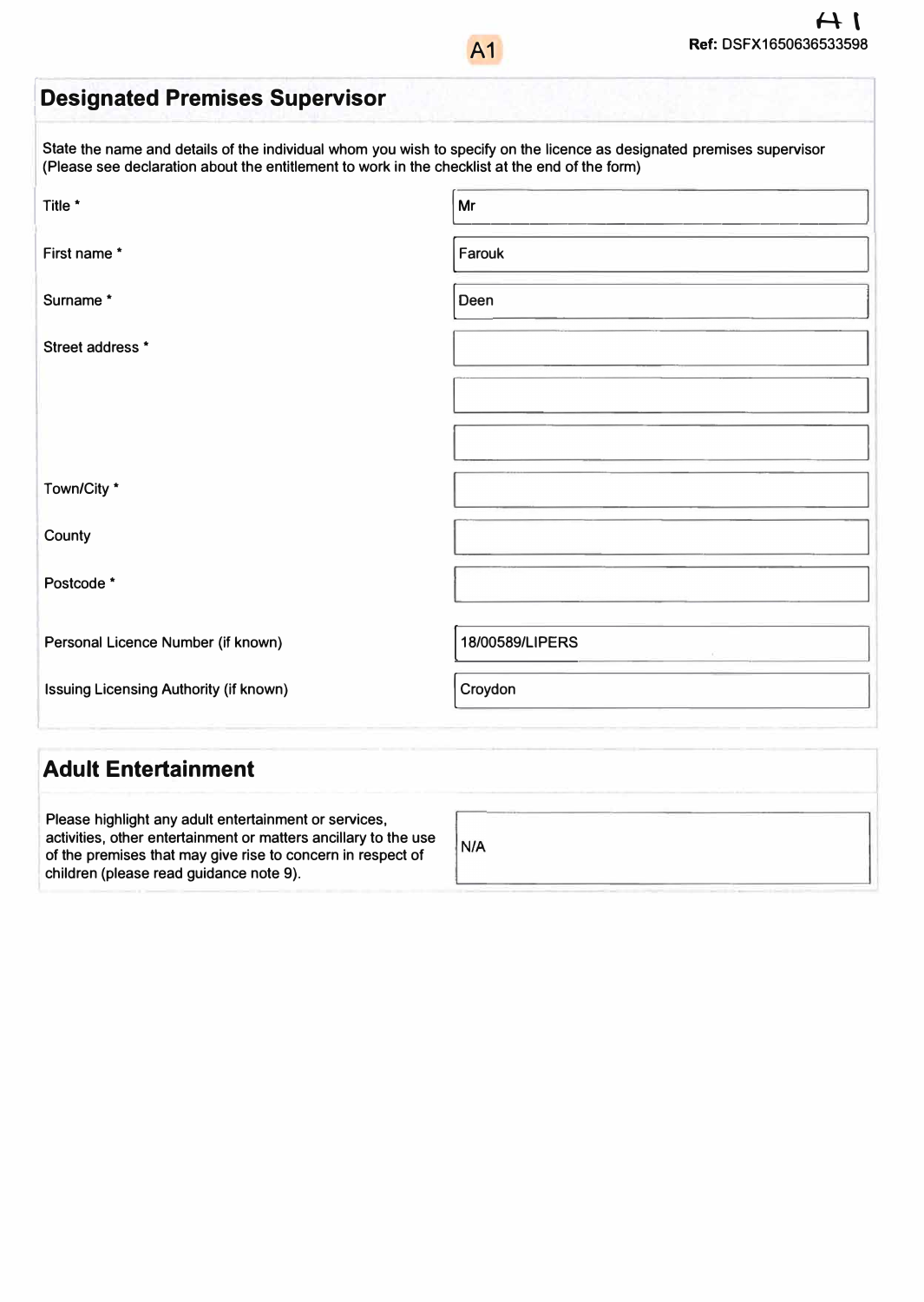l<sub>i</sub>

# **Opening Hours Standard Times**

Standard days and timings, where the premises are open to the public. (please read guidance note 7) \* Please enter times in 24hr format (HH:MM)

| Day * | Saturday |  |
|-------|----------|--|
|       | 12:00    |  |
|       | 22:00    |  |

### **I Opening Hours Standard Times**

Standard days and timings, where the premises are open to the public. (please read guidance note 7) \* Please enter times in 24hr format (HH:MM)

Day\*

| Sunday |  |
|--------|--|
| 12:00  |  |
| 22:00  |  |

| <b>Opening Hours</b>                                                                                                                                                                             |                                                                                                                            |
|--------------------------------------------------------------------------------------------------------------------------------------------------------------------------------------------------|----------------------------------------------------------------------------------------------------------------------------|
| State any seasonal variations. (please read guidance note 5)                                                                                                                                     | Set up days are from Monday 27th June - Friday 1st July<br>2022 De-rig is from Monday 4th July - Thursday 7th July<br>2022 |
| Please state any Non-standard timings, where you intend the<br>premises to be open to the public at different times from the<br>Standard days and times listed? (please read guidance note<br>6) | N/A                                                                                                                        |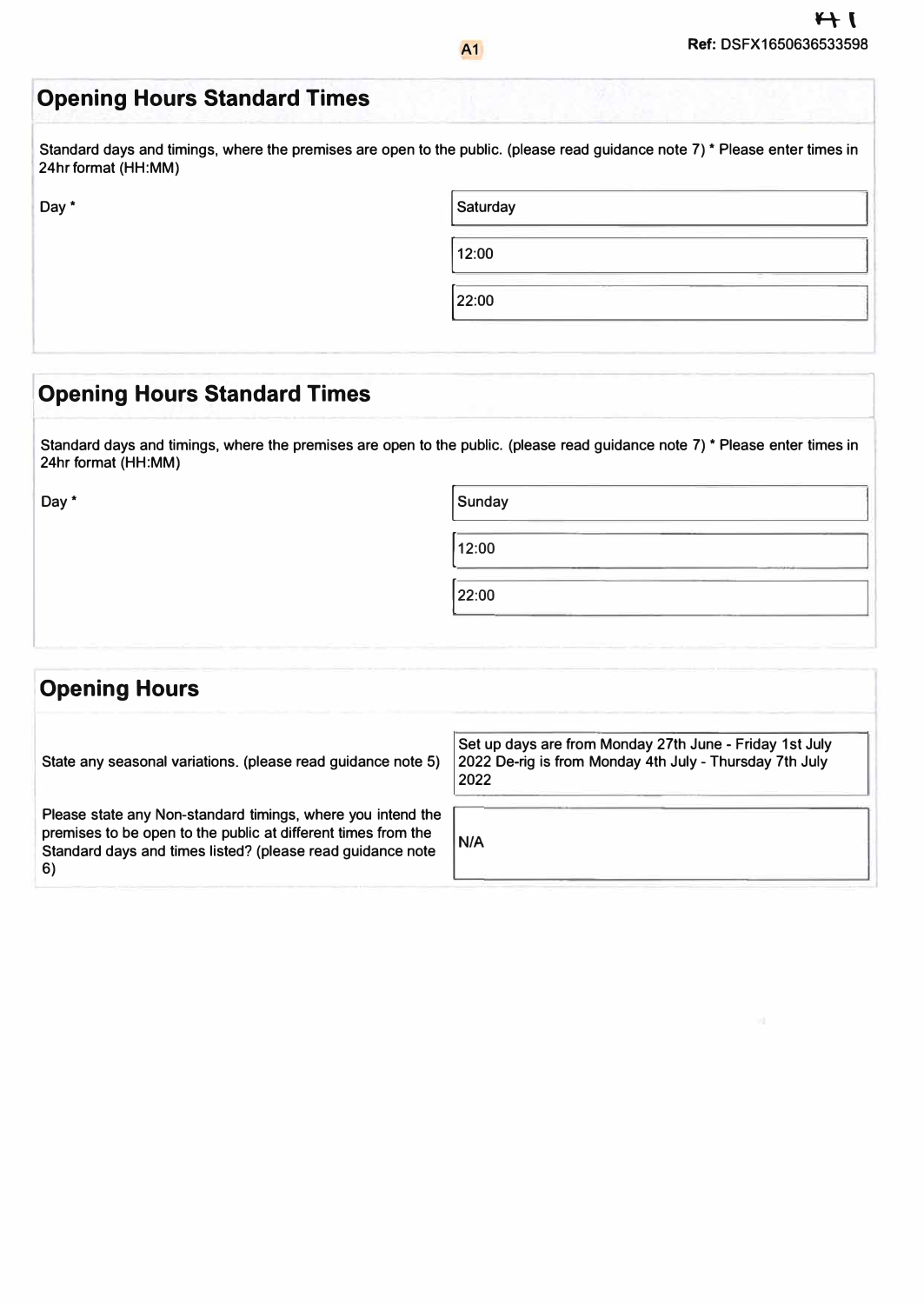#### **r Licensing Objectives Describe any additional steps you intend to take to promote the four licensing objectives as a result of the proposed variation: I a) General - all four licensing objectives (b, c, d and e) (please read guidance note 10)**  <sup>1</sup>**b) The prevention of crime and disorder We have produced an Event Safety Management Plan that has been presented to a SAG in February 2022. Following this, we have consulted with council officers, the police, and Tfl, in order to address points that will help to ensure that the event is safe and secure. A follow-up SAG took place on Thursday 21st April, where we were able to report on improved security measures for the event. On event days amnesty bins outside the event perimeter fence. The use of x2 K9 dogs that will patrol inside and outside the event site throughout the day. A Security vehicle will patrol outside the event site and parking area throughout the day. Security will patrol inside the perimeter fence throughout the day to prevent people from climbing the**

**venue.** 

**c) Public safety**

**d) The prevention of public nuisance**

**e) The protection of children from harm**

**Challenge 25 will be followed at all bars.** 

**including exit routes, and the car park will be lit.** 

**team and ambulance will be on site.** 

**fences. Anyone without a ticket will be turned away from the** 

**All staff, artists, and ticket holders will go through a security check at the entrance, this includes walking through a metal detector, and bag checks. There will be a ratio of 1 :50 Security staff working each day = 120 staff. CCTV cameras will be at every stage, bar, gate, and car park area. A medical**

**Some security will be wearing body cameras to record any incidents. As the sun sets, tower lights around the event site,**

#### **Declarations**

**Declaration Type\*** 

**I Sole Applicant - Individual or Other**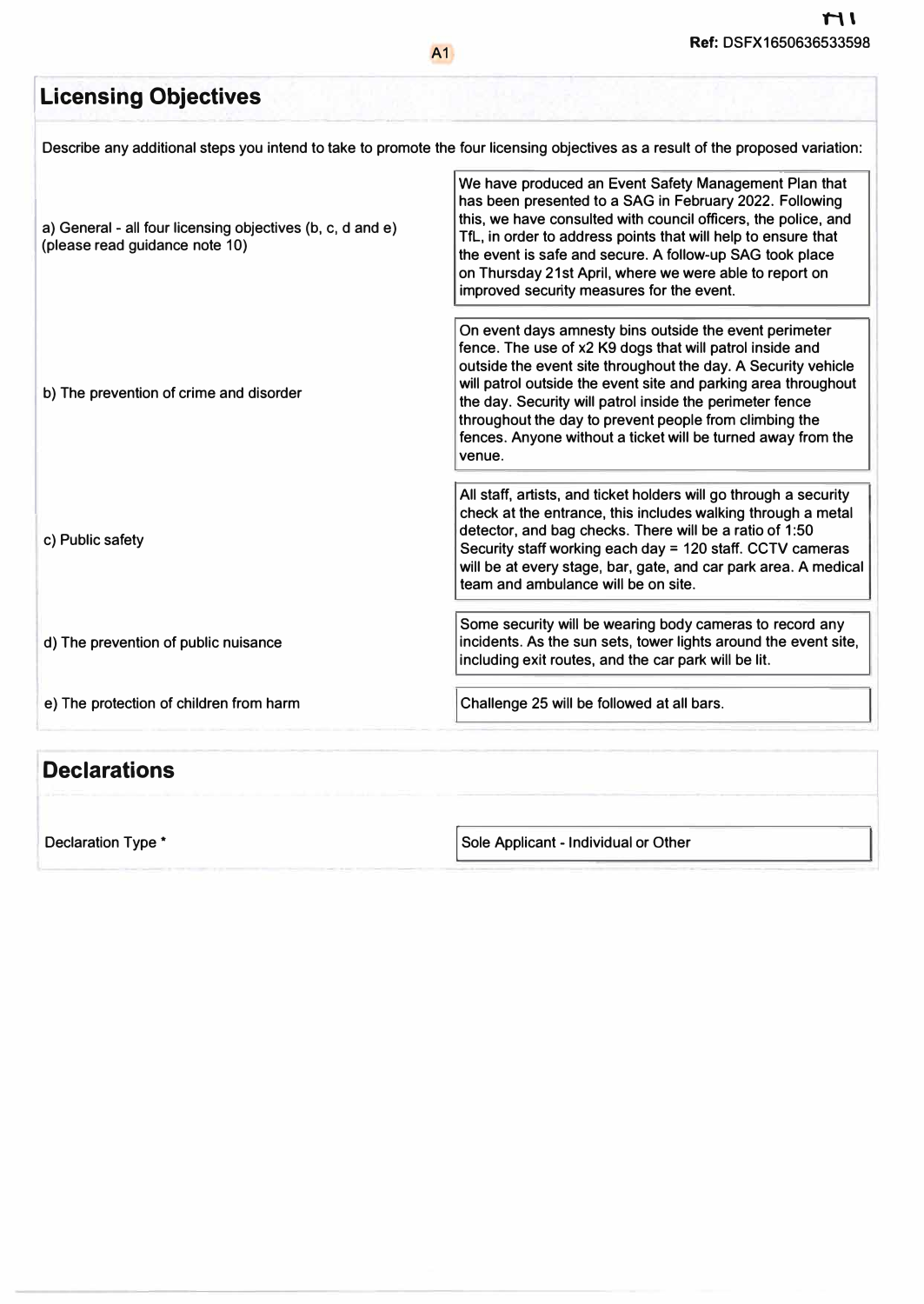j

#### **Declarations**

**I have uploaded a copy of the plan of the premises. I have uploaded a copy of the consent form completed by the individual I wish to be designated premises supervisor, if applicable. I understand I must now advertise my application. I understand that if I do not comply with the above requirements my application will be rejected. Applicable to all individual applicants, including those in partnership which is not a limited liability partnership, but not companies or limited liability partnerships I have included documents demonstrating my entitlement to work in the United Kingdom (please read note 15)** 

**IT IS AN OFFENCE, UNDER SECTION 158 OF THE LICENSING ACT 2003, TO MAKE A FALSE STATEMENT IN OR IN CONNECTION WITH THIS APPLICATION. THOSE WHO MAKE A FALSE STATEMENT MAY BE LIABLE ON SUMMARY CONVICTION TO A FINE OF ANY AMOUNT' 'IT IS AN OFFENCE UNDER SECTION 248 OF THE IMMIGRATION ACT 1971 FOR A PERSON TO WORK WHEN THEY KNOW, OR HAVE REASONABLE CAUSE TO BELIEVE, THAT THEY ARE DISQUALIFIED FROM DOING SO BY REASON OF THEIR IMMIGRATION STATUS. THOSE WHO EMPLOY AN ADULT**  WITHOUT LEAVE OR WHO IS SUBJECT TO CONDITIONS AS TO EMPLOYMENT WILL BE LIABLE TO A CIVIL PENALTY **UNDER SECTION 15 OF THE IMMIGRATION, ASYLUM AND NATIONALITY ACT 2006 AND PURSUANT TO SECTION 21 OF THE SAME ACT, WILL BE COMMITTING AN OFFENCE WHERE THEY DO SO IN THE KNOWLEDGE, OR WITH REASONABLE CAUSE TO BELIEVE, THAT THE EMPLOYEE IS DISQUALIFIED.** 

Signature/Declaration of applicant or applicant's solicitor or other duly authorised agent (see Guidance Note 11 & amp; 12). **If signing/applying on behalf of the applicant, please state your name and in what capacity you are authorised to sign/apply. When submitting an on-line application form the 'Declaration made' checkbox must be selected.** 

 $\sqrt{2}$ 

**I understand I am not entitled to be issued with a licence if I do not have the entitlement to live and work in the UK (or if I am subject to a condition preventing me from doing work relating to the carrying on of a licensable activity) and that my licence will become invalid if I cease to be entitled to live and work in the UK (please read guidance note 15).** 

**The DPS named in this application form is entitled to work in the UK (and is not subject to conditions preventing him or her from doing work relating to a licensable activity) and I have seen a copy of his or her proof of entitlement to work, if appropriate (please see note 15).** 

| Full Name*                                                   | <b>Farouk Deen</b> |
|--------------------------------------------------------------|--------------------|
| Date *                                                       | 22/04/2022         |
| Capacity <sup>*</sup>                                        | Applicant          |
| <b>Declaration made</b>                                      |                    |
| Do you wish to provide alternative correspondence details? * | No                 |
|                                                              |                    |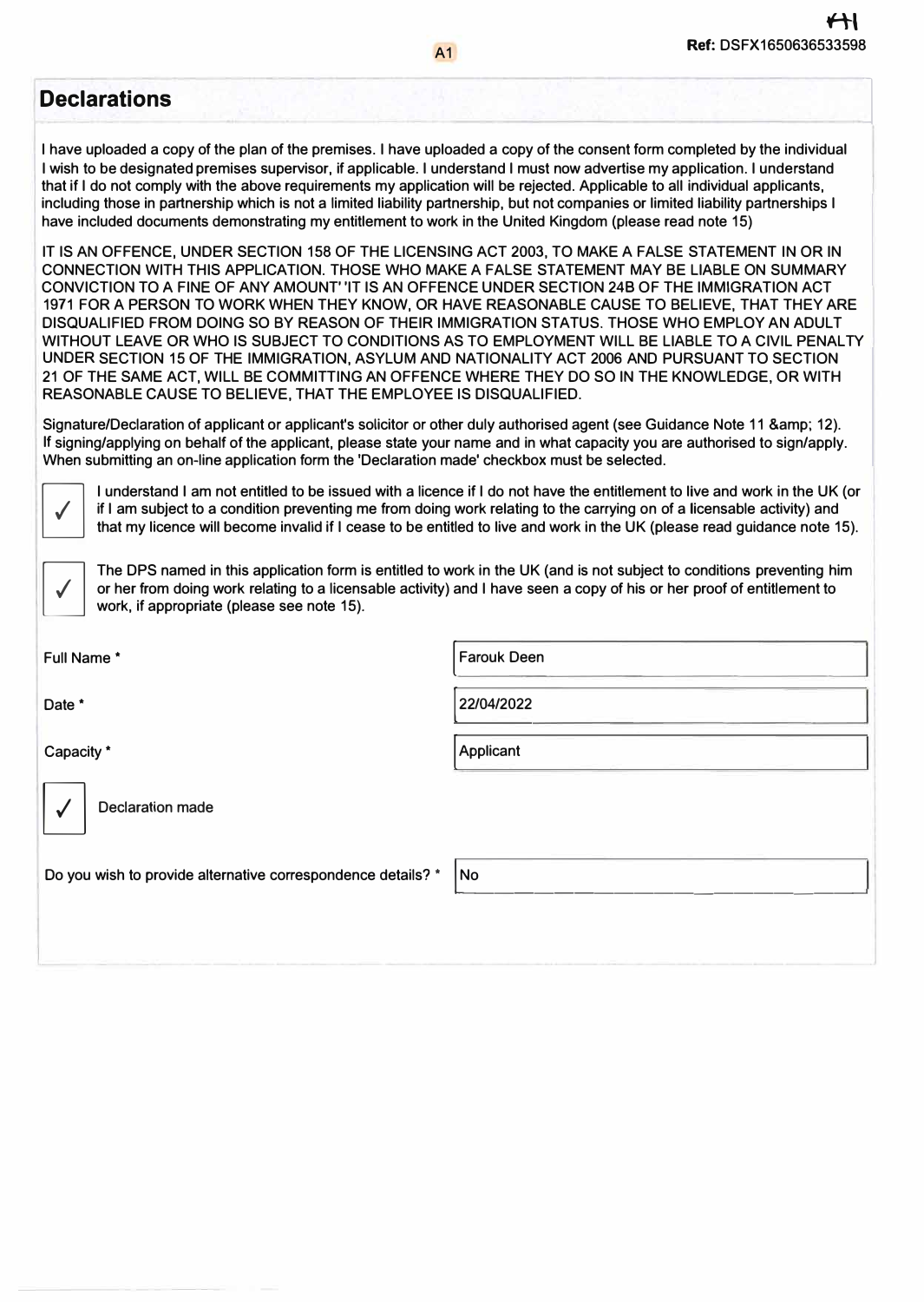# **Email confirmation**

**On submission an email confirmation will be sent using the details below** 

**Forename** 

| <b><i>PERMIT AND PROPERTY</i></b> | the contract of the contract of the contract of the contract of the contract of the contract of the contract of<br>[1] 이 사이 아이들은 아이들은 아이들 사이에 대한 것이 아이들이 아이들이 아이들이 아이들이 있다. | the first process of the company of the company of |
|-----------------------------------|-----------------------------------------------------------------------------------------------------------------------------------------------------------------------------|----------------------------------------------------|

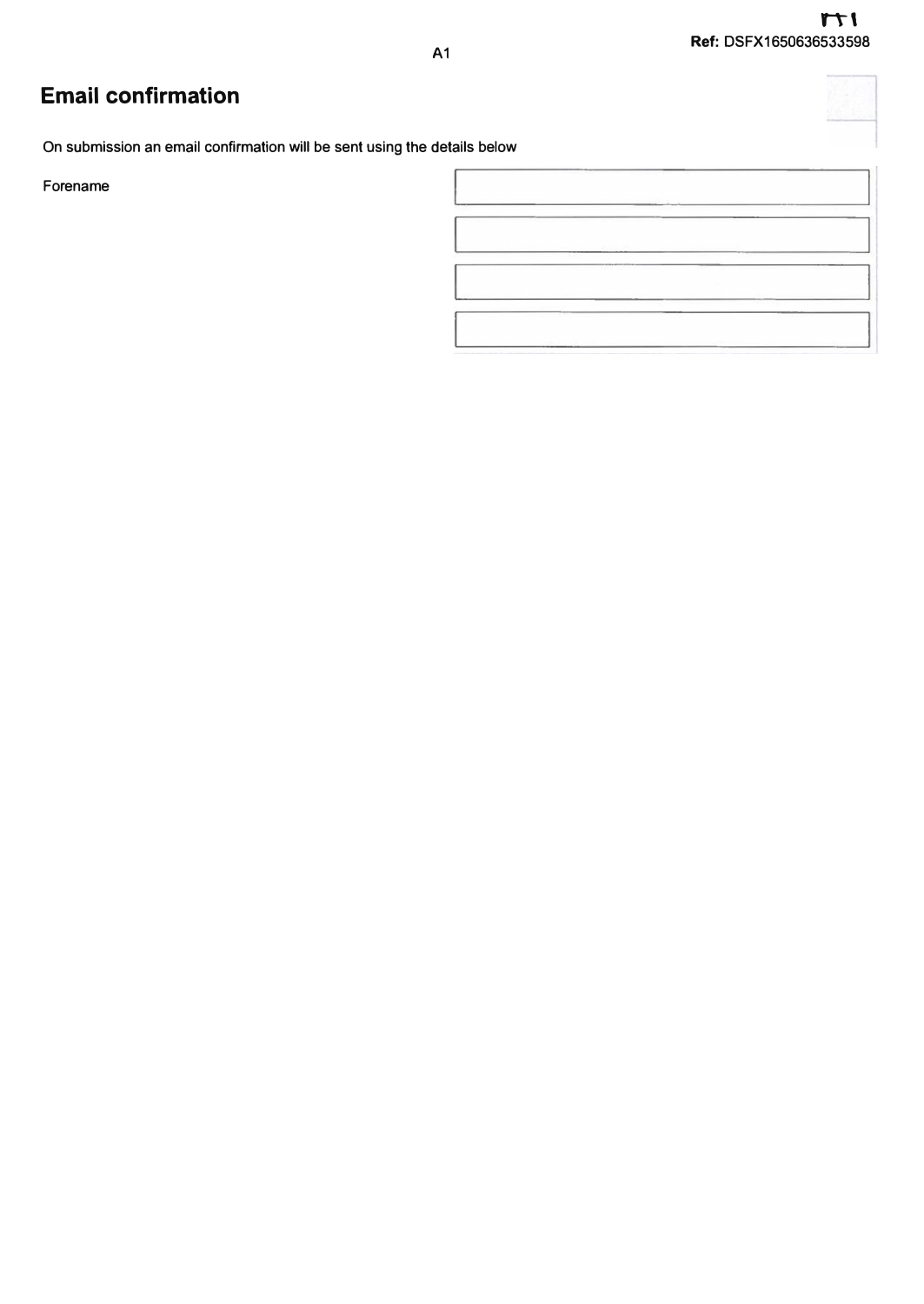